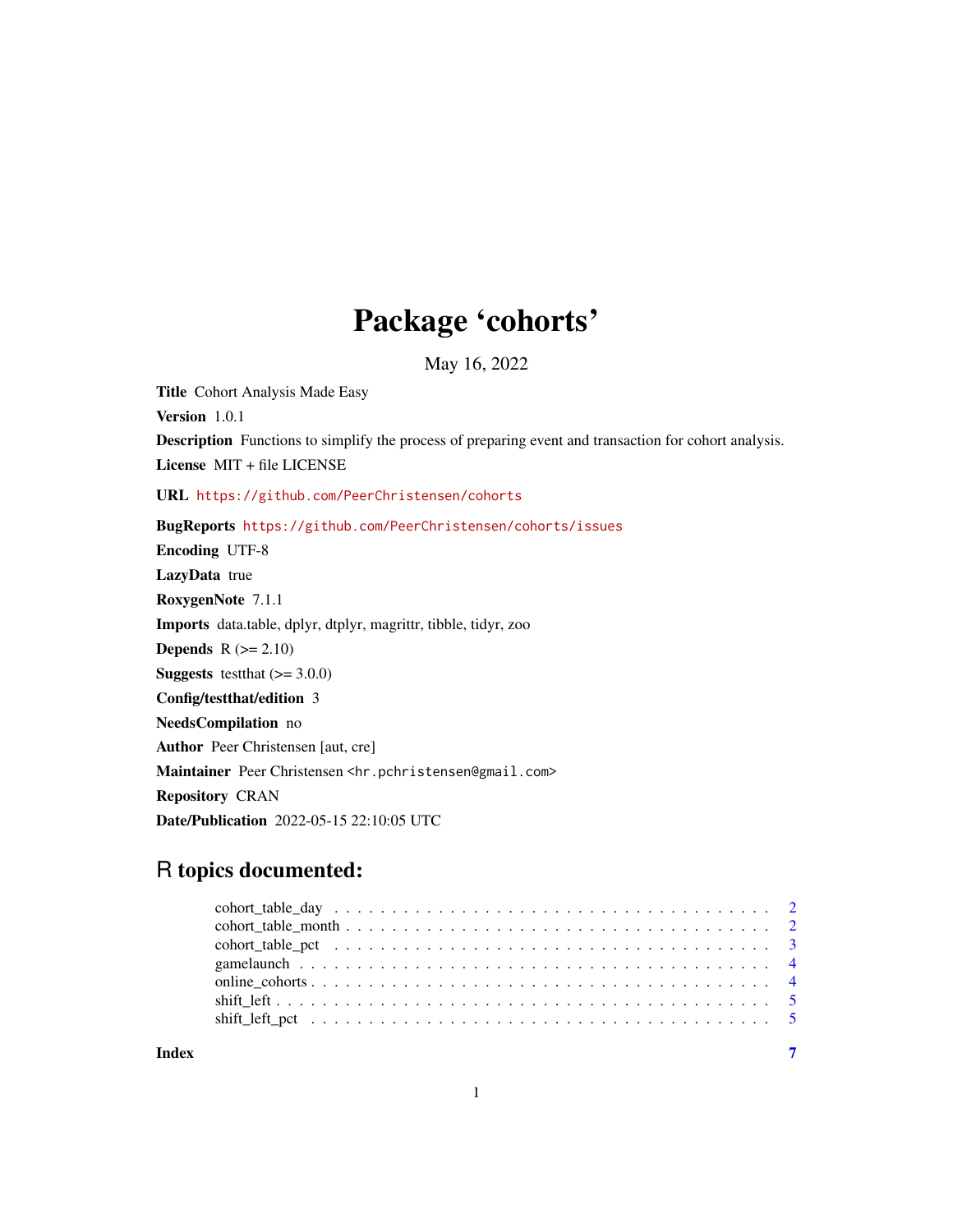<span id="page-1-0"></span>

#### Description

Creates a cohort table with day level event data with rows corresponding to cohort numbers and columns as dates.

#### Usage

```
cohort_table_day(df, id_var, date)
```
#### Arguments

| df     | Dataframe          |
|--------|--------------------|
| id var | <b>ID</b> variable |
| date   | Date               |

#### Value

Cohort table

#### Examples

cohort\_table\_day(gamelaunch, userid, eventDate)

cohort\_table\_month *Create a Cohort Table Using Month Level Event Data*

#### Description

Creates a cohort table with month level event data with rows corresponding to cohort numbers and columns as months.

#### Usage

```
cohort_table_month(df, id_var, date)
```
#### Arguments

| df     | Dataframe          |
|--------|--------------------|
| id var | <b>ID</b> variable |
| date   | Date               |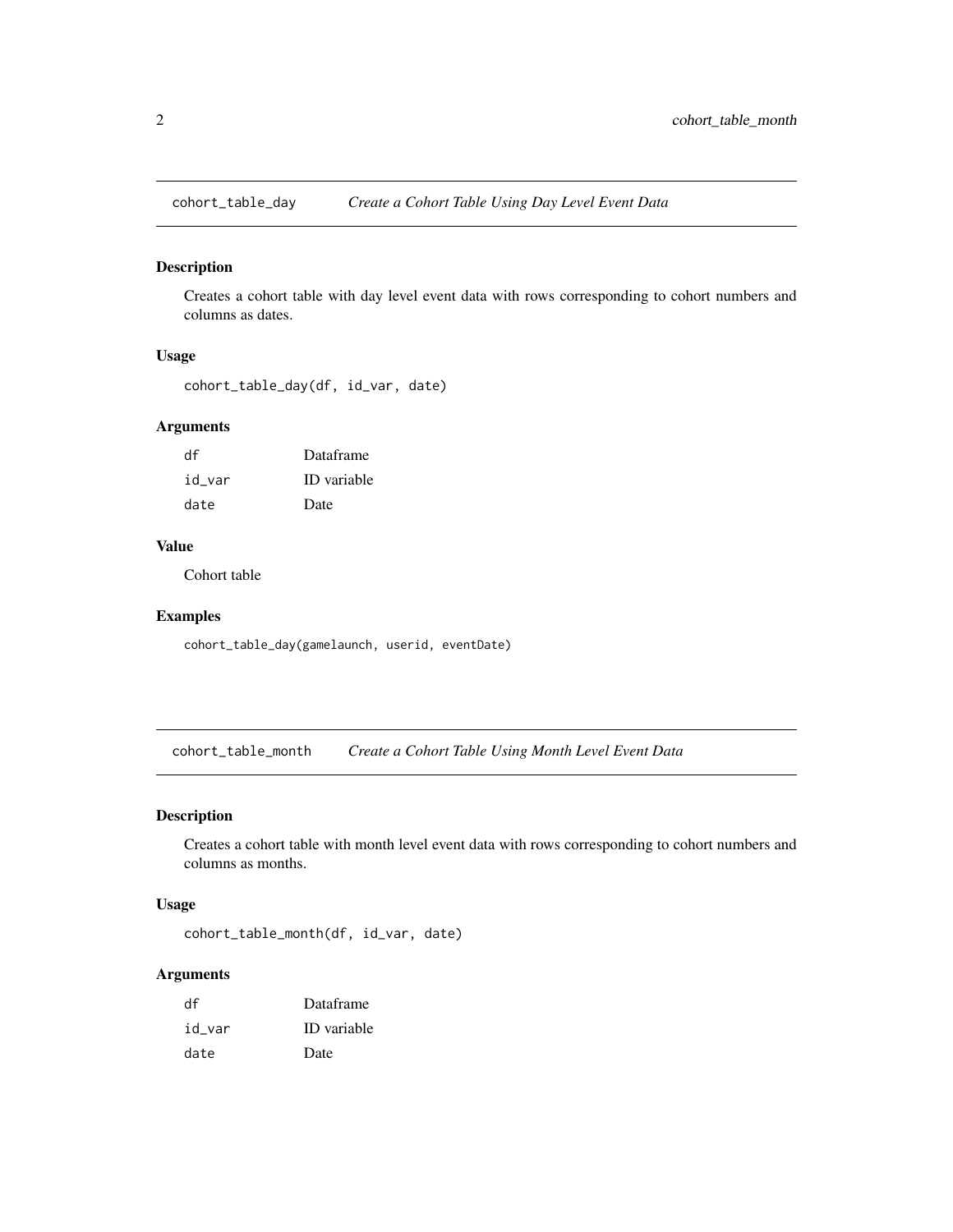#### <span id="page-2-0"></span>cohort\_table\_pct 3

#### Value

Cohort table

#### Examples

```
cohort_table_month(online_cohorts, CustomerID, InvoiceDate)
```
cohort\_table\_pct *Convert Values of a Cohort Table to Percentages*

#### Description

Converts values of a cohort table to percentages of initial cohort sizes.

#### Usage

```
cohort_table_pct(cohort_table, decimals = 1)
```
#### Arguments

| cohort table | Cohort table |
|--------------|--------------|
| decimals     | Integer      |

#### Value

Cohort table

#### Examples

```
online_cohorts %>%
cohort_table_month(CustomerID, InvoiceDate) %>%
cohort_table_pct(decimals = 1)
```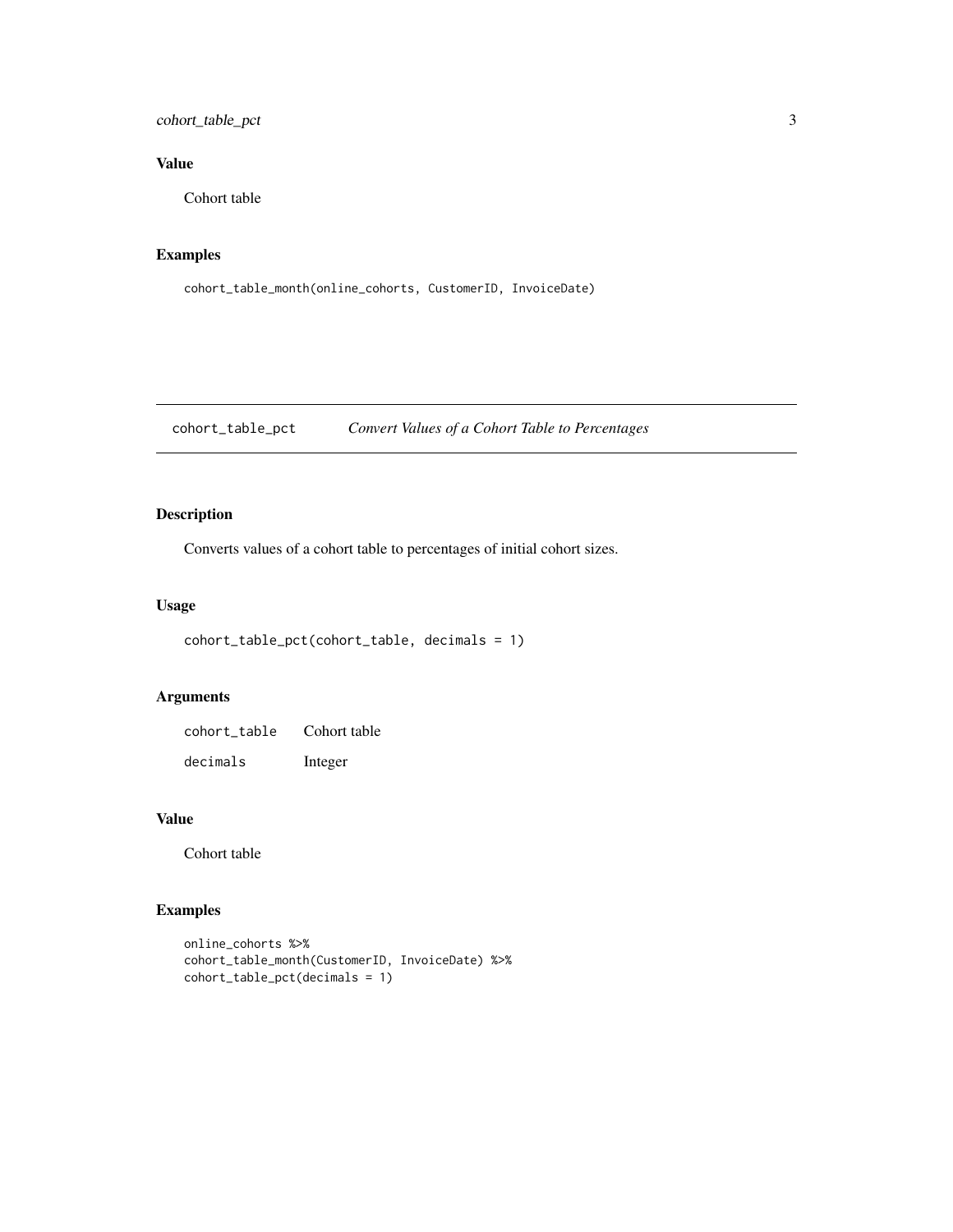<span id="page-3-0"></span>

#### Description

A dataset containing 29324 observations with three columns: userid, eventDate and eventName.

#### Usage

gamelaunch

#### Format

A data frame with 29324 rows and 3 variables:

userid User ID

eventDate Event Date

eventName Event Name ...

online\_cohorts *Order Data From an Online Store*

#### Description

A dataset containing 19573 observations with two columns: CustomerID and InvoiceDate

#### Usage

online\_cohorts

#### Format

A data frame with 19,573 rows and 2 variables:

CustomerID Customer ID

InvoiceDate InvoiceDate ...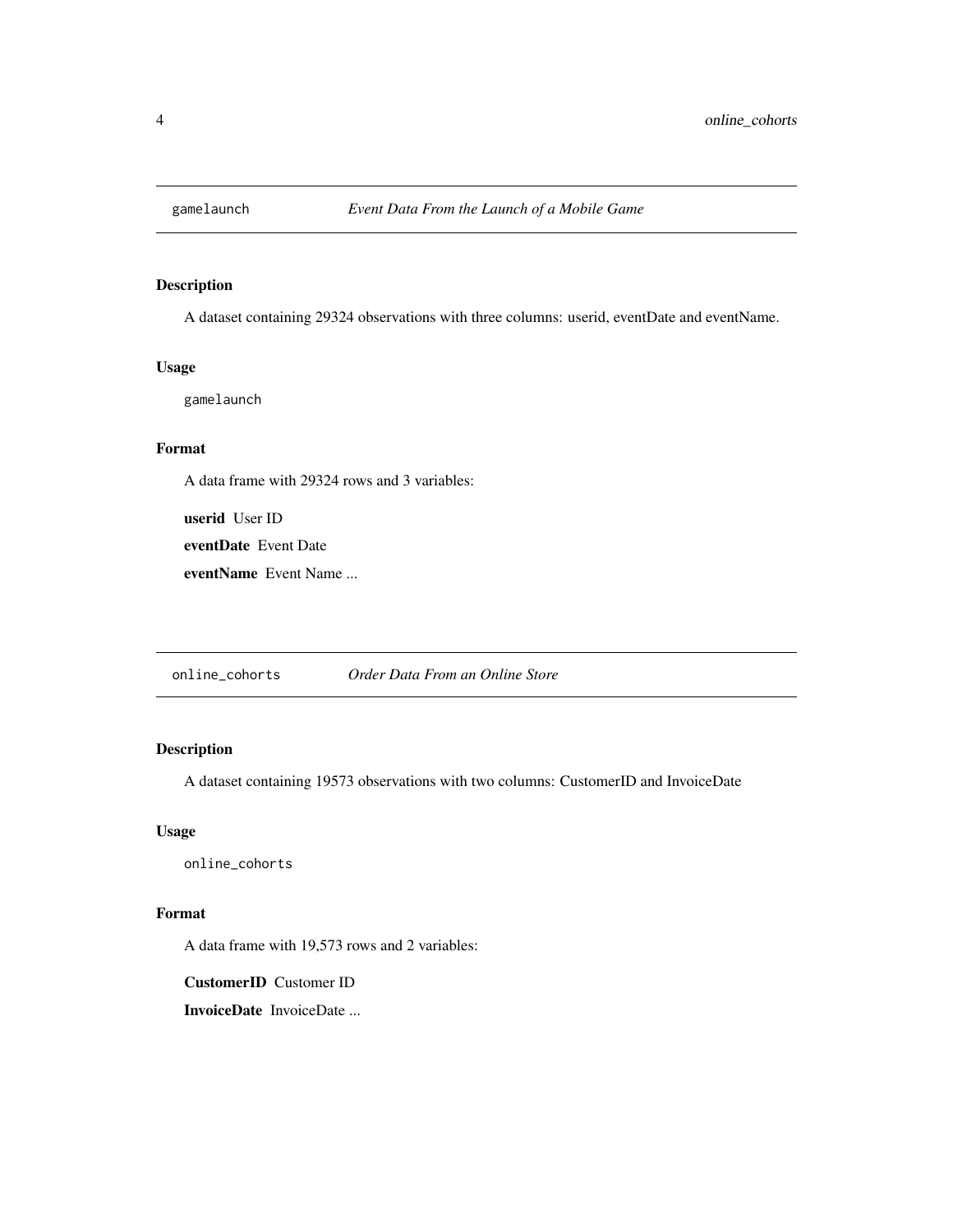<span id="page-4-0"></span>

#### Description

Left-shifts a cohort table

#### Usage

shift\_left(cohort\_table)

#### Arguments

cohort\_table Cohort table

#### Value

Cohort table

#### Examples

```
online_cohorts %>%
cohort_table_month(CustomerID, InvoiceDate) %>%
shift_left()
```
shift\_left\_pct *Left-shift a Cohort Table With Cohort Sizes as Percentages*

#### Description

Left-shifts a cohort table with cohort sizes as percentages of start sizes.

#### Usage

```
shift_left_pct(cohort_table, decimals = 1)
```
#### Arguments

cohort\_table Cohort table decimals Integer

#### Value

Cohort table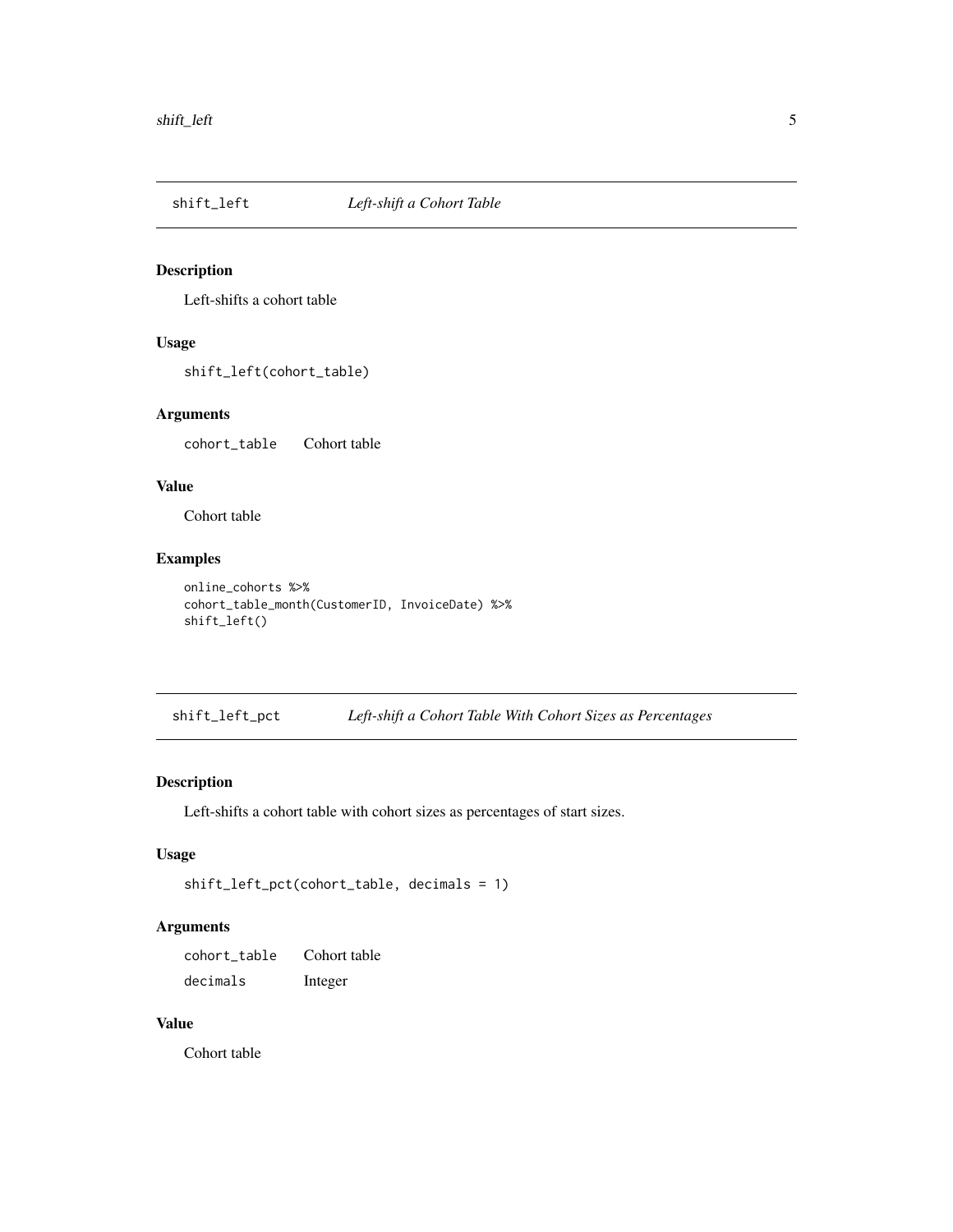6 shift\_left\_pct

#### Examples

```
online_cohorts %>%
cohort_table_month(CustomerID, InvoiceDate) %>%
shift_left_pct()
```